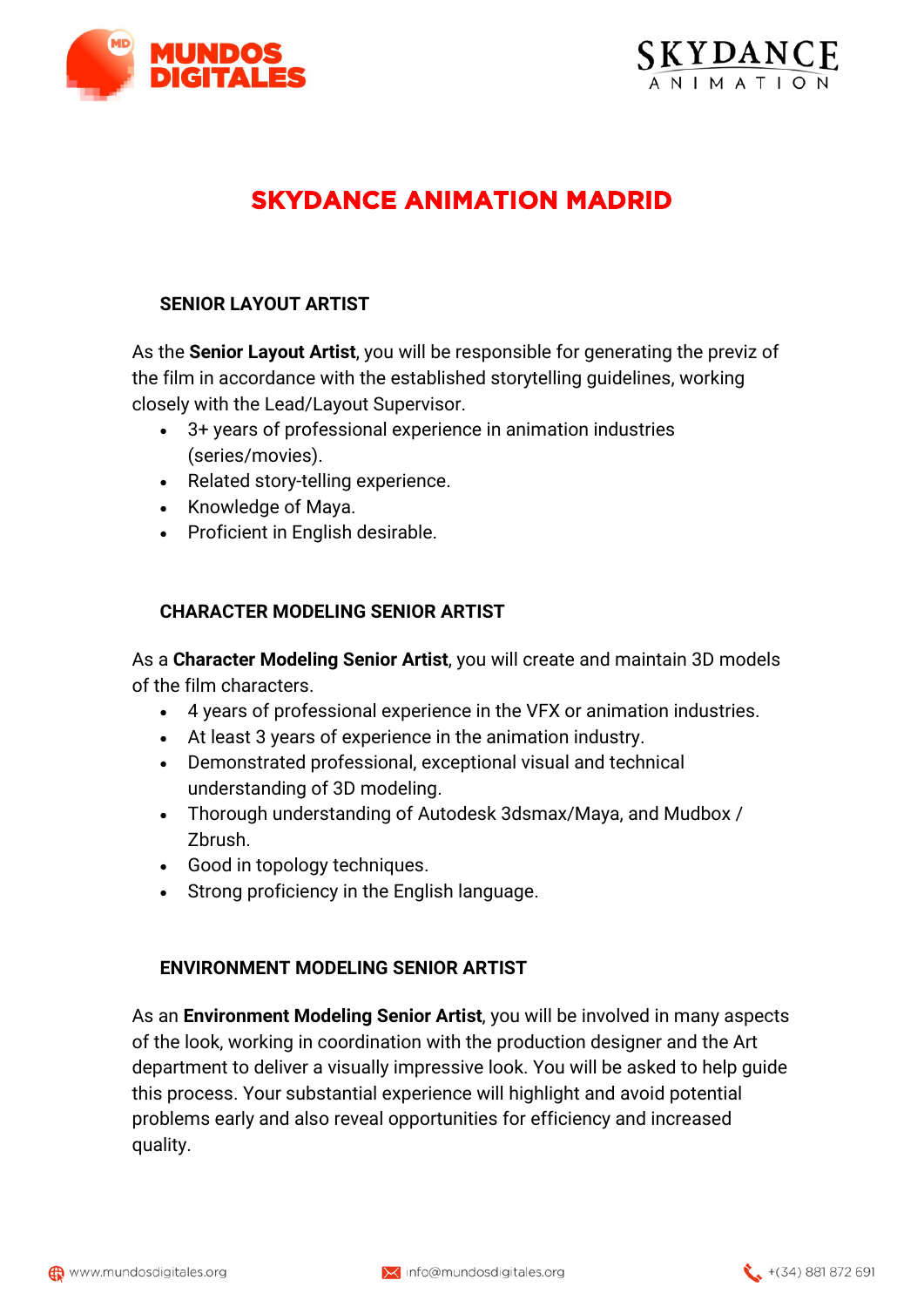



- 4+ years of professional experience in VFX or animation industries.
- At least 3 years of experience in the animation industry.
- Extensive experience with Maya, SpeedTree, Arnold render.
- Experience with traditional drawing and/or painting a plus.
- High English level desirable.

### **SENIOR PIPELINE ENGINEER**

As a **Senior Pipeline Engineer**, you will define, develop, test, analyze and maintain software applications and libraries for the global feature animation pipeline by employing industry best practices. You will also research, design, document, and modify software specifications throughout the production life cycle. As a senior engineer, you will provide guidance, and help to the other engineers.

If problem-solving and creating something concrete and productive out of logical thinking sounds interesting to you then we need you.

- BS degree in Computer Science or 4+ years of working experience, preferably in animation.
- Relevant scripting experience in Python and PyQt.
- Experience working with a source version control system (Git preferred).
- Solid engineering skills, with an appreciation of code craft, quality, and technical debt management.
- Ability to work with a team to deliver high-quality software in a fastpaced, dynamic, and deadline oriented.
- Experience working in production pipelines using USD and its integration into Houdini(Solaris), Maya, Nuke, and other digital content creation applications.
- Experience working with ASWF libraries including OpenColorIO, OpenVDB, and OpenTimelineIO
- Proficient in English.